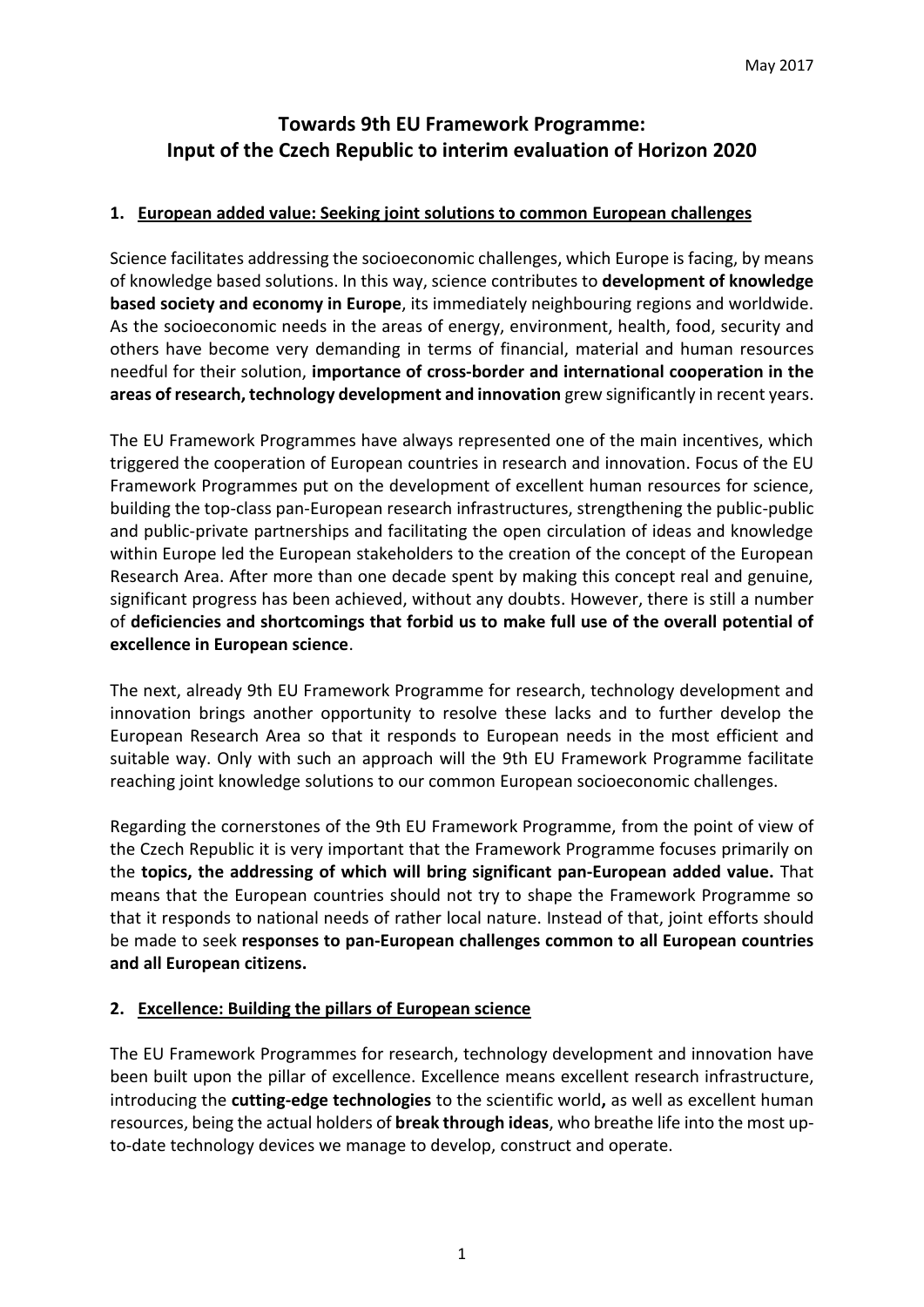Thus, the 9th EU Framework Programme should continue to support the **capacity building of pan-European research infrastructures** as well as invest into the **development of excellent researchers´ careers.** Only in this way Europe may keep its technological capacities at the topclass level and complement those with excellent human skills and capabilities.

The financial instruments of the 9th EU Framework Programme should therefore enable to finance the preparatory phases and networking of **pan-European research infrastructures** while securing their construction and investment costs should remain the main responsibility of host countries. Moreover, it would be very beneficial both for the research infrastructures´ operators and their user communities if the costs related to the usage were included into the portfolio of eligible costs that might be claimed by the Framework Programme grant holders. On the same line, mechanisms must be found how to share the costs of international access. These measures will contribute to a more effective use of research infrastructures in Europe and to their long-term sustainable development.

Apart from the investments in the capacity building of pan-European research infrastructures, the 9th EU Framework Programme excellent science pillar should be based on development of excellent human resources for science and innovation. In this respect, funding instruments of **Marie Skłodowska-Curie (MSCA)** and **European Research Council (ERC)** have proved to be able to attract and keep the most talented researchers in Europe, support their international mobility and finance their projects extending the frontiers of human knowledge. Therefore, as such both these instruments should continue to be the founding pillars of European science since they play not only an irreplaceable role in knowledge circulation and funding of frontier research in Europe, but have become also a criteria for measuring the research performance in many European countries.

Last but not least, the 9th EU Framework Programme excellent science pillar should pay very particular attention also to **Future and Emerging Technologies (FET)** so that Europe is able to catch up with the most recent technology trends and become the worldwide leader in this field. In this respect, since some of the individual implementation tools of FET instrument (e.g. FET Open) suffer from severe oversubscription a more strategic approach is needed when defining the FET priority areas and budgetary allocation for individual calls.

Regarding the budgetary allocation, even though many Member States have developed ways how to implement the "Seal of Excellence", **funding for the excellent science pillar of the 9th EU Framework Programme should be proportionally increased** so that there is a higher success rate and a major part of the well-evaluated proposals (i.e. ranked above threshold) is funded directly from the Framework Programme without need to search for further financial resources. This applies in particular to the MSCA instrument with both high number and high proportion of successfully evaluated applicants, eventually ending up on the reserve list.

## **3. Cooperation: Strengthening the public-public and public-private partnerships**

The EU Framework Programmes are based on **supporting the cross-border and international cooperation** and on putting the emphasis on forming the international consortia, which would comprise partners from all over Europe (and outside), coming both from public and private sector. Numerous public-public and public-private partnerships have been established so far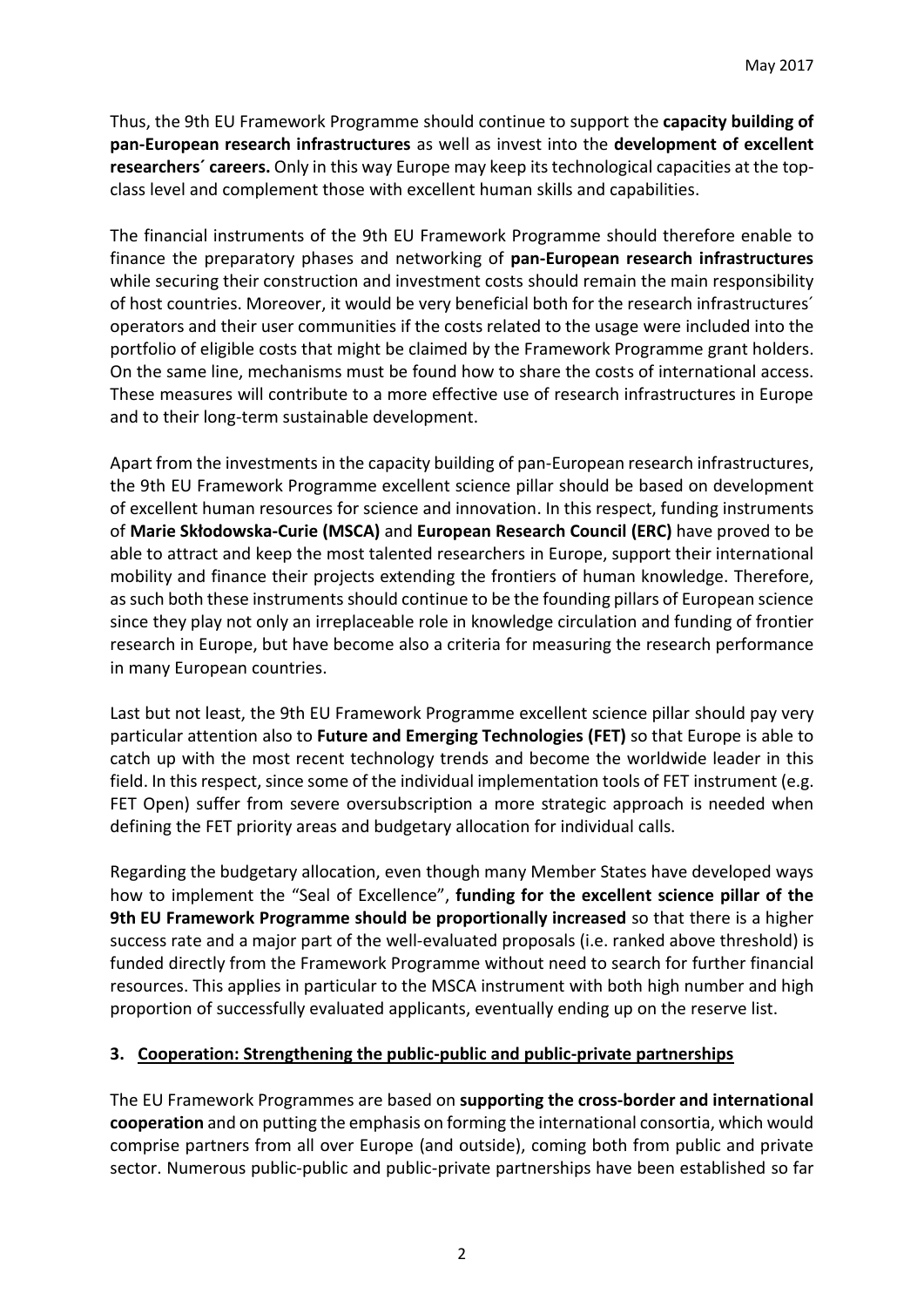under various legal frameworks. Furthermore, the Cofund instrument has become frequently used in Horizon 2020, complementing the Article 185 based Programmes, Article 187 based Joint Technology Initiatives and Contractual Partnerships financed under the Horizon 2020 or Joint Programming Initiatives funded by the Member States. Europe has found various ways of implementing the public-public and public-private partnerships. However, huge diversity of individual implementation tools is making the EU Framework Programmes more and more complex, less comprehensible for applicants and less manageable for public administration offices of European countries.

As a result of this complexity, well-balanced and fully complementary approach becomes very difficult to achieve. For sure, the "one-fits-to-all" strategy would be rather straightforward and insensitive way of simplifying the current very broad portfolio of Horizon 2020 public-public and public-private partnerships instruments. However, their implementing rules, varying a lot across individual initiatives and programmes, cause difficulties on the side of national funding authorities, and more importantly, on the side of participants. Therefore, **portfolio of publicpublic and public-private partnerships implementation tools should be narrowed down** in the 9th EU Framework Programme, jointly with further simplification and unification of their rules. This applies also to the Cofund instrument, whose rules should be unified across all the Cofund based initiatives and programmes. In the end, these measures may lead to an even more extensive use of the Cofund instrument in the 9th EU Framework Programme, compared to Horizon 2020, and higher attractiveness of the public-public and public-private partnerships implementation tools for their administrators and research and innovation communities.

In this respect, **Joint Programming Initiatives** have introduced a very adaptive instrument for addressing the grand societal challenges, providing the national funding authorities with full flexibility in terms of grouping the interested national stakeholders, defining the priority areas for calls, stipulating the eligibility criteria for national participants and allocating the budgetary resources. Consequently, this flexibility may make the Joint Programming Initiatives the most efficient public-public instrument for addressing the grand societal challenges in Europe.

## **4. Innovation: From brilliant ideas to innovative products and services**

The EU Framework Programmes play a substantial role in **bridging the innovation gap** so that the brilliant innovators´ ideas and business plans do not end up in the so called valley of death. While being a leader in the field of production of high impact scientific publications, Europe is facing the challenge of becoming the worldwide innovation leader. Thus, debate on the topic of increasing the innovation capacities, capabilities and skills throughout Europe is supposed to further evolve during the preparations of the 9th EU Framework Programme. Nevertheless, emphasis on the innovation shouldn't endanger the balance between research and innovation achieved and developed under Horizon 2020 in the 9th EU Framework Programme.

The Czech Republic is satisfied with the current architecture and instruments of Horizon 2020 devoted to industry, to strengthening their competitiveness and to providing them with risk capital necessary for the development of goods and services of high added value, which would be widely applicable on the marketplace. Besides that, taking into consideration the growing importance of **Industry 4.0**, it would be beneficial if the next EU Framework Programme paid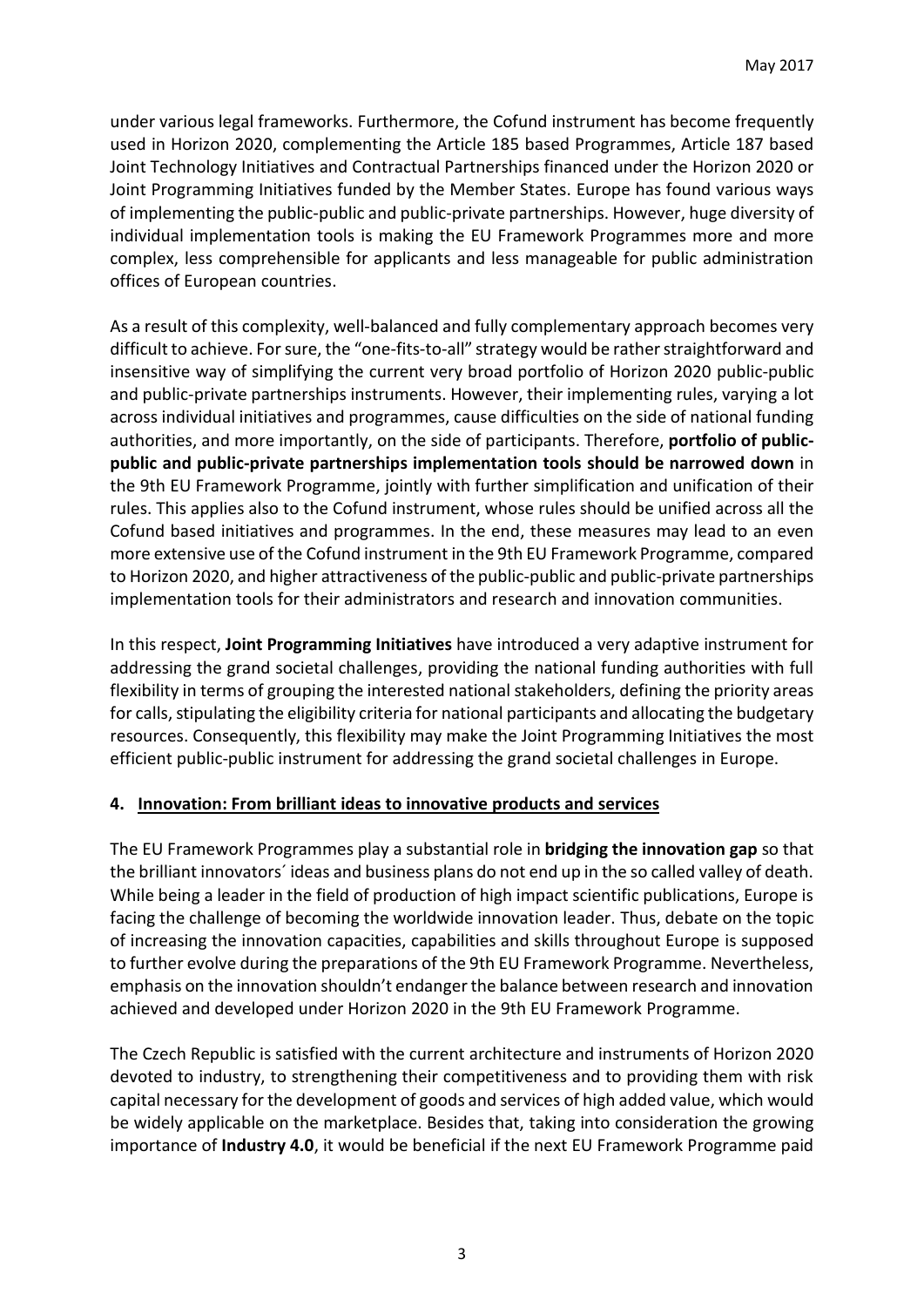a particular attention to the robotics issues, which phenomenon is expected to have essential impact on the European industry infrastructure and related socioeconomic areas.

Regarding selected topics, Horizon 2020 providesthe **ICT** research and innovation community with a wide range of incentives. Besides many efforts that have been already made, portfolio of ICT instruments is still quite fragmented and their further concentration and better mutual coordination within the Framework Programme is needed. More emphasis should be placed also on the issues related to digital connectivity and the area of **Safety and Security** in digital domain, which Horizon 2020 does not reflect correspondingly to their increasing importance.

Meanwhile, the ambition of becoming the worldwide innovation leader has led the European Commission to open a **debate on founding the European Innovation Council**. Since its first announcement a number of public and policy consultations have been organised and held, including the level of EU Competitiveness Council. As a result, the Czech Republic is of the opinion that there isstill a space for a thorough analysis of the European innovation landscape, which should at first identify what the main lacks of the current set of innovation supportive measures are. Only once all the necessary findings are gathered, European stakeholders may agree upon a most fitted solution, either consisting in establishing the European Innovation Council or not.

One way or the other, Europe should focus on a **better coordination and complementarity** between the individual Framework Programmes innovation tools, including those, which do not fall explicitly under the industry pillar. Further**simplification and streamlining** thus remain to be one of the challenges for the 9th EU Framework Programme.

## **5. Widening: Bridging the innovation divide in Europe**

Besides the European added value or excellence principlesthe cornerstones of EU Framework Programmes should always be based on the **inclusiveness and promotion of the cooperation across Europe and behind the European boundaries**. In this respect, the next EU Framework Programme should continue in attracting as many partners coming from different European and non-European countries as possible while emphasis should be placed on increasing the participation of under-represented Member States and implementing the related "Widening" measures.

During the current programming period the inclusiveness has been reflected by means of the **"Spreading Excellence and Widening Participation"** specific goal, accompanied by a set of instruments gathering not only incentives of truly financial nature (Teaming, Twinning and ERA Chairs), but also instruments consisting in assistance in the research and innovation policy development, which is managed under the umbrella of Policy Support Facility.

On one hand, under-represented Member States are facing the challenges of implementing structural reforms in their research and innovation policies and the Czech Republic is not an exemption. On the other hand, it would be naive to suppose that structural barriers causing lower participation of the under-represented Member States in EU Framework Programmes might be resolved in a short-term period. **Implementation of structural policy reforms** usually requires reasonable horizon, during which the system is gradually altered by using rather an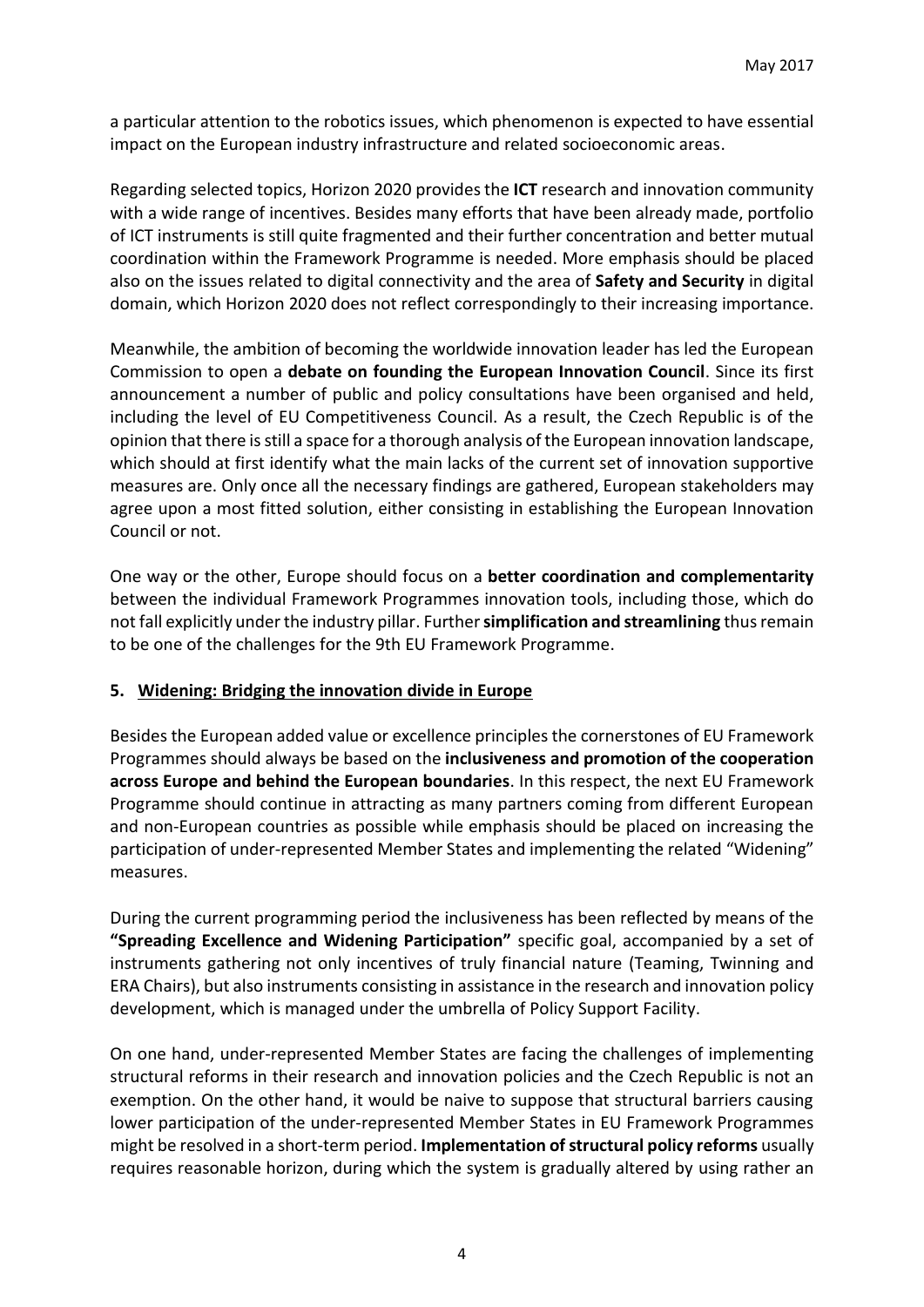evolutionary "step-by-step" approach. Desired impacts and effects may be then expected not in the horizon of months or a few years, but rather in a decade or even more.

Bearing this in mind, the Czech Republic highly appreciates that Horizon 2020 includes the "Widening" instruments, which recognise the importance of inclusiveness within EU and the **necessity of bringing the European countries closer together in terms of their research and innovation performance**. Without any doubts the "Widening" instruments play a very positive role in the long-term process of upgrading the level of research and innovation landscape of the European moderate and modest innovators and, in more general perspective, in bridging the innovation divide in Europe. Therefore, the "Widening" instruments should be maintained as an integral part of the 9th EU Framework Programme.

As for the **Teaming**, it is very important to maintain an instrument supporting the long-term strategy partnerships developed between research organisations coming from the underrepresented Member States with research institutes from the pool of strong innovators and innovation leaders. Europe needs flagships showing good practice examples of upgrading the European research landscape. Therefore, the Teaming instrument should be kept as one of the "Widening" implementation tools of the next EU Framework Programme.

Being in the position of a little brother of Teaming in terms of budgetary allocation per project, the **Twinning** instrument does not attract such political attention. Nevertheless, compared to Teaming the Twinning may have even more general impact on under-represented countries as there are more potential grant holders and beneficiaries financed from this instrument. In order to maximise the potential of Twinning, the Czech Republic would welcome switching its nature from the currently used Coordination and Support Action (CSA) to the Research and Innovation Action (RIA). Such alteration should be accompanied by an appropriate increase of the budgetary allocation per Twinning project and for the Twinning instrument as a whole, even at the costs of decreasing the budgetary allocation for the Teaming or ERA Chairs tools.

Regarding the **Policy Support Facility** (PSF) and potential of the Czech Republic for making use of its research and innovation policy development services, it is needful to emphasize that the Czech Republic still quite recently (2011) commissioned the Technopolis Group to perform an overall international audit of the Czech national research and innovation system. As there are recommendations resulting from this audit, which still need to be implemented, the current potential for using the PSF services is limited by the already delivered findings. Nevertheless, the Czech Republic considers the PSF services very beneficial for development of research and innovation policies in the Member States and supports the idea of preserving them also within the 9th EU Framework Programme. Following the above-mentioned, the PSF should help the under-represented Member Statesto prepare, implement and evaluate the impact of reforms introduced to their national research and innovation policies, which, in the end, should help the under-represented Member States to boost their research and innovation performance and, in consequence, to be more intensely involved in the 9th EU Framework Programme.

The portfolio of "Widening" incentives encouraging the under-represented Member States to successfully participate in the 9th EU Framework Programme may be then supplemented by a number of indirect measures such as **increasing the minimum number of project partners**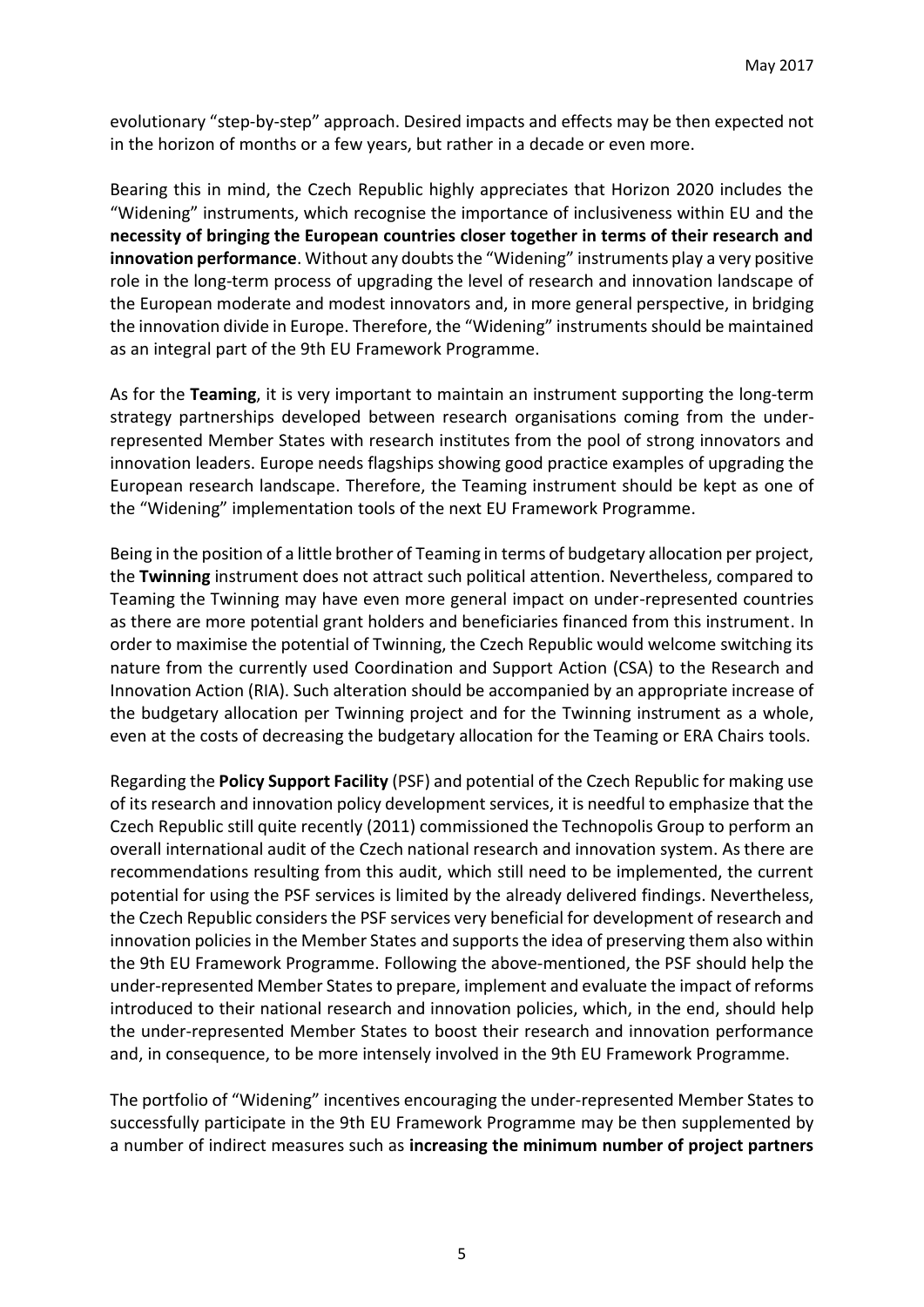#### **and countries in a consortium** or **introduction of bonuses for consortia that would comprise a certain number of partners coming from the under-represented Member States**.

While debating the "Widening" special attention should be paid also to the **development of an appropriate system of remuneration of participants** so that the remuneration rules are not disadvantageous for participants coming from the under-represented Member States.

A still remaining challenge that might have a serious impact on increasing the participation of under-represented Member States in the 9th EU Framework Programme is a **closer synergy between the EU Framework Programme and the instruments of EU cohesion policy**. Even though there are good practice examples of synergies between Horizon 2020 and European Structural and Investment Funds, the potential of applying the synergies is still underutilised, mainly due to the administrative discrepancies between both financial tools. Their rules thus need to be further streamlined, harmonised and simplified.

#### **Summary**

Horizon 2020 Framework Programme is representing the crucial instrument, which promotes the **cooperation in science, technology and innovation within the European Research Area**, bringing significant impacts also on the development of international cooperation between EU Member States and their neighbouring regions or overseas cooperating countries. Within its numerous implementation schemes Horizon 2020 facilitates concentration of knowledge and technology expertise sufficient enough to enable reaching scientific solutions to European socioeconomic challenges.

The next EU Framework Programme should be based on several core pillars. The excellence principle should ensure that the EU Framework Programme contributes to development of European capacities and capabilities so that these are internationally competitive and reach the world-class quality level. Implementation of public-public and public-private partnerships should enable the European stakeholders to **join their forces and resources, when addressing the grand societal challenges**, and prevent them from fragmentation or duplication of efforts. The innovation support schemes should help the European businesses to transfer the scientific knowledge in innovative goods and services and strengthen the competitiveness of European industries on the worldwide markets.

Following the Horizon 2020 "Spreading Excellence and Widening Participation" specific goal, the next EU Framework Programme should focus on further increase of participation of underrepresented Member States. Bridging the innovation divide in Europe should be a leitmotiv for introduction of measures **encouraging the consortia to invite partners from less involved countries**. Simultaneously, Member States should strengthen their efforts to realise structural reforms within their national research and innovation systems, as a complementary action to the "Widening" instruments.

As the EU Framework Programmes become more and more complex, European stakeholders should carefully consider the 9th EU Framework Programme overall structure. Its architecture should be streamlined, particularly in the field of instruments supporting the public-public and public-private partnerships. **Simplification of structure, unification of rules** (especially within